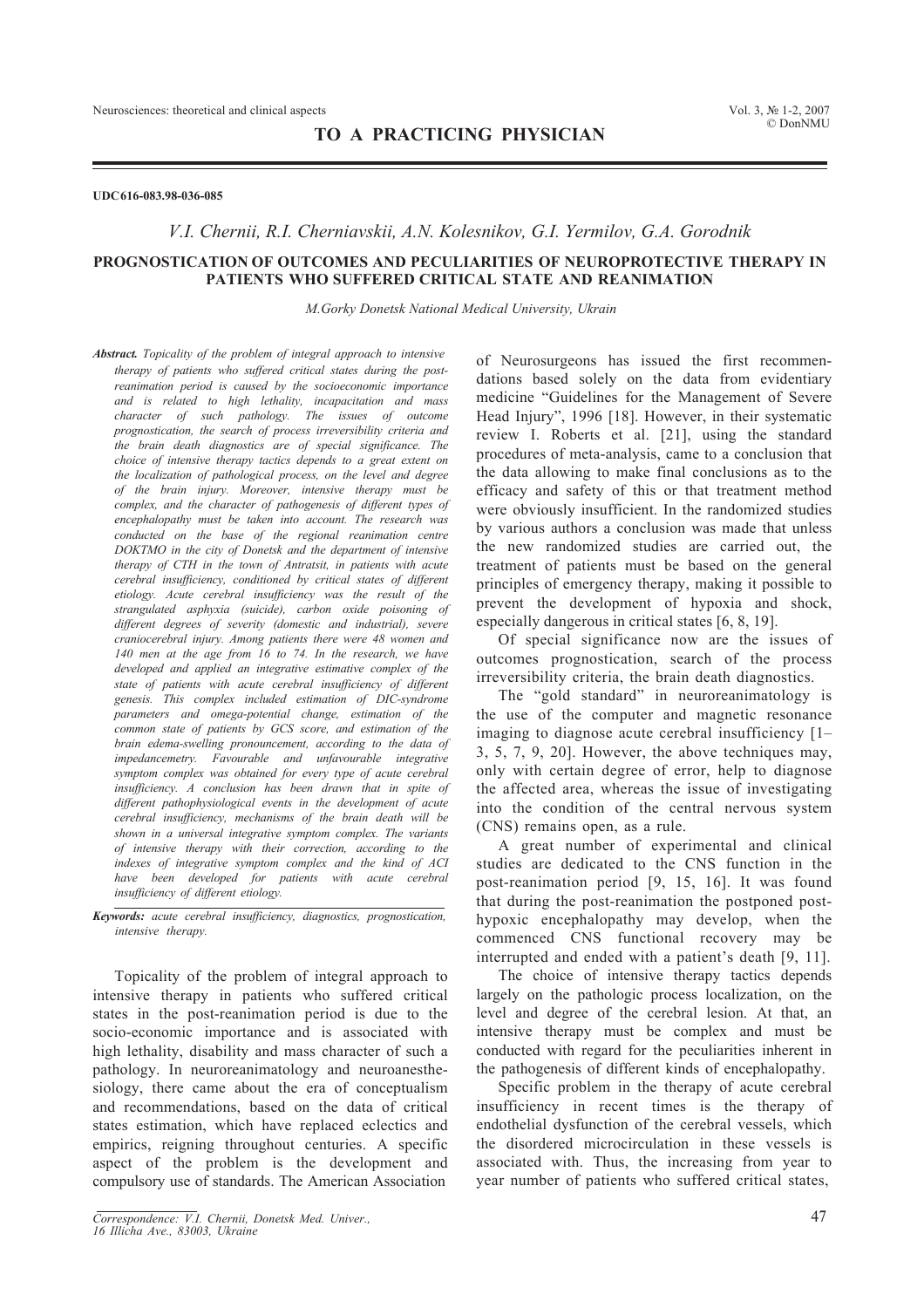|                                 | Number of patients |      |          |      |     |
|---------------------------------|--------------------|------|----------|------|-----|
| Критические состояния           | survived           |      | deceased |      |     |
|                                 | absolute           |      | absolute | %    |     |
| Странгуляционная асфиксия       | 33                 | 94.3 |          |      | 35  |
| Отравление угарным газом        | 85                 | 87.5 | 10       | 10.5 | 95  |
| Тяжелая черепно-мозговая травма | 39                 | 67.2 | 19       | 32.8 | 58  |
| Итого                           |                    | 87 2 |          | 16.5 | 188 |

**Table 1.** Patients distribution into groups and disease outcome

a great social-economic significance of the problem and lack of sufficiently clear recommendations on diagnostics and conceptual intensive therapy of the above states, conditions the problem immediacy.

 Objective of the research is to improve the quality of intensive therapy in the post-reanimation period in patients who suffered variously originated critical states (strangulated asphyxia, carbon oxide poisoning, severe craniocerebral injury), via developing new integral methods of diagnostics, revealing the diagnostic and prognostic regularities, developing the directions of neuroprotective therapy for this category of patients.

Materials and methods

The research was carried out on the base of the regional reanimation centre DOKTMO in the city of Donetsk and the department of intensive therapy of CTH in the town of Antratsit, in patients with acute cerebral insufficiency, conditioned by the critical states of different etiology (strangulated asphyxia [suicide], variously severe carbon oxide poisoning [domestic and industrial]), severe craniocerebral injury. Among 188 patients there were 48 women and 140 men, aged from 16 to 74 years.

Distribution of patients into groups and the disease outcome are presented in Table 1.

To analyze the dynamics of the course and to evaluate the character of acute cerebral deficiency, investigations were performed in periods I (1–3 days) and II  $(5-7 \text{ days})$ .

All the patients were given dynamical neurologic examination where, in order to determine the degree of the cerebral insufficiency severity, the Glasgow coma scale (GCS) score was used.

To determine the degree of the cerebral insufficiency severity and to prognosticate the outcomes, we used dynamical observation by the method of omegametry, To register omega-potential from the head surface, we used apparatus for evaluating the human functional condition "Omega-4", by PA "Krasnodar ZIP" (Fig.1).

Omega-potential was registered in prone position, for functional load we used the windbag hyperventilation (10 aspirations). The device' s technical characteristics: voltage range – from -50 to  $+100$  mV, frequency bandwidth: from 0 to 0.5 Hz, with total and additional error in the interval from  $\pm 4.1$  to  $\pm 10.0$  mV – no more than 3%; in the interval from  $\pm 10$  to  $\pm 100$  mV – 2%. Omega-grams were recorded and analyzed on PC, working in WINDOWS – 95, with assistance of an additional program "OMEGA" monitor. As sensors, the fluid diffusion silver-chloride electrodes "Rhythm" were used. One of them was positioned in the middle of the forehead and another – on the wrist thenar. The procedure was as follows: omega-potential was registered discretely with an interval of 10 s before its value was stabilized or during 10 minutes. On the 10<sup>th</sup> minute the functional load was performed:



Рис. 1. Аппарат для регистрации омега-потенциала «Омега-4» и жидкие диффузные хлорсеребряные электроды "Ритм" для указанного прибора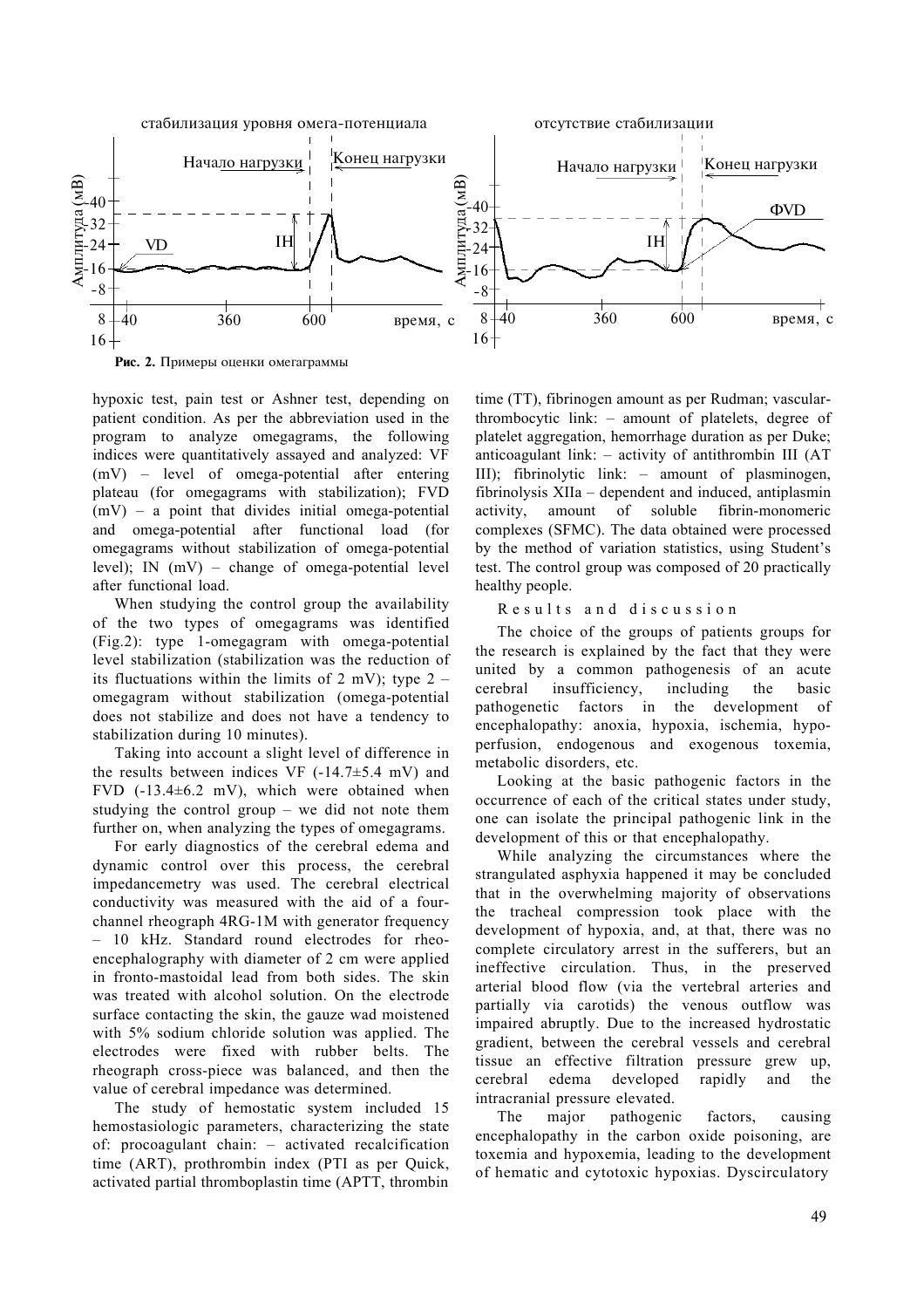LVHV HH VHFDL D HD  $H$ FLFD ILD LD IDF LV H VHFDL|LFDLDVVFLDHLHHHH **IVLLVH** 

**FHHD LVFHLD DHHVLV** L  $7H$ FDLFHHDL.LVFHIDLFHVH LV LHF DVVFLDH L LDLH I H LD **IFLV** FHHD FLFDL L DLFV **HD VLIV FDHV L H HV LVVH** HDLVDDLVHDFIHHHH IILD DFLVLV DFHHD HHD 3DHHVLV I, VHHV LV DVH H **VDDLFD** VILF VDHV HDL H HHH I LDLV L HDLF FHVVHV L H FHHD LVVHVD HIHD L H FHHD FH LLF HLFD FHI VH D D L H **IFD LVHVHHLHVHFHVIHDDLF HFHDDLFH** 

 $2$  DV DV LVDH H DL LHL DHLF IDFV FDVL H HHH I HFHD D FLL H FLLFD VDHV D HDLDL) LHL HH DH HH VF I DF V DIL ILD VFLFDL LVFHLDD [HLD  $\mathbf{I}$ 3HVFLL  $\Gamma$ LH **HIDFH** 

**HHFL L** H D VILF FHHD **HVLLVDVVFLDHLDHIHV** 

- there exists the proven similarity of pathologic cerebral damages in acute CCI and cerebral ischemia. but there also exist some oblective distinctions that complicate arriving at a single tactics:

- there exists the notion of a therapeutic window, common to any critical state, but any action within its limits is fairly troublesome from the viewpoint of neuroprotection – in the developed countries the percentage of actions within the limits of therapeutic window accounts for 12-18', whereas in Ukraine a real such action is practically impossible:

- there exist the notions of the primary and secondary neuroprotection [7, 15, 21], which are, in our opinion, fairly vague and make sense rather from the neurophysiologic and scientific side, than from the practical side.

To our opinion, an implicit moment to be reflected in neuroprotection is the strategy of extra – and intracerebral impact. With that, in terms of conducting the primary neuroprotection it is necessary, first of all, to use "Safar ABC", to recover adequate oxygenation (ALV, AR), to support cardiac function, to perform adequate perfusion of both cerebral and bodily tissues (reperfusion), i.e. to do everything, whose lack makes cerebral functioning impossible at all. Yet, the prescription of medicinal products, possessing neuroprotective, metabolic, trophic, antihypoxant or antioxidant properties, must be based, in our opinion, not on the "per-minute or per-hour administration", specified by the definition of primary

or secondary neuroprotection, but on the data of clinical, neurologic state of patient. More simply, it is necessary to divide drugs administration into the periods; when patient is in coma (estimation by Glasgow coma scale  $(GCS)$  score: 4–8 points), – primary neuroprotection or emergency therapy, and when he/she emerges from coma (GCS score – over  $8$ ) points), the so-called secondary neuroprotection or restorative therany.

The choice of intensive therapy tactics depends largely on the pathologic process localization, the level and degree of the cerebral lesion.

Treatment must be comprehensive and must be conducted with regard for the specificities of various kind of encephalopathy.

All the remedial measures are rather conveniently divided into 2 groups  $[11, 13]$ :

first group – extracerebral measures, i.e. those exerting effect on the CNS indirectly:

second group – measures exerting direct effect on the CNS (intracerebral).

The conventionality of such a division is because a number of pharmaceutical effects are not strictly specific to the brain, but exerts effect on the whole body.

Our research [10-14] showed that the intracerebral measures should be taken with a permanent control of the CNS functional state and the body humoral status. using a stage-by-stage approach as follows: to create the brain protective inhibition and reduce its energy demands: to recover functions of the cellular and vascular membranes: to recover circulation in the brain vessels and the brain tissue perfusion; to prevent and treat the brain edema-swelling; to recover the brain aerobic energy exchange; to oxygenate the nervous tissue, to drain decay products from the brain, to provide active methods of detoxication; to recover the brain circulation and metabolism.

However, all drugs and therapeutic measures must be taken selectively, proceeding from the kind of encephalopathy, state of the brain structures, neuroreflectory and vegetative mechanisms of its regulation, and crucially – from the period of disease.

In our research, we developed and used an integrative complex to estimate the state of patients with variously originated acute cerebral insufficiency. The above complex included analysis of DICsyndrome parameters, changes of omega-potential, general condition of patients by GCS score and severity of the brain edema-swelling by the data of impedancemetry.

While estimating the data obtained in the dynamics of the postreanimation period in patients with strangulated asphyxia, one may isolate the following diagnostic and prognostic moments: all patients examined at DOKTMO and CTH, were admitted in the state of coma I-II, whose depth by GCS score was  $5.0\pm0.97$  and  $7.1\pm0.91$ , respectively.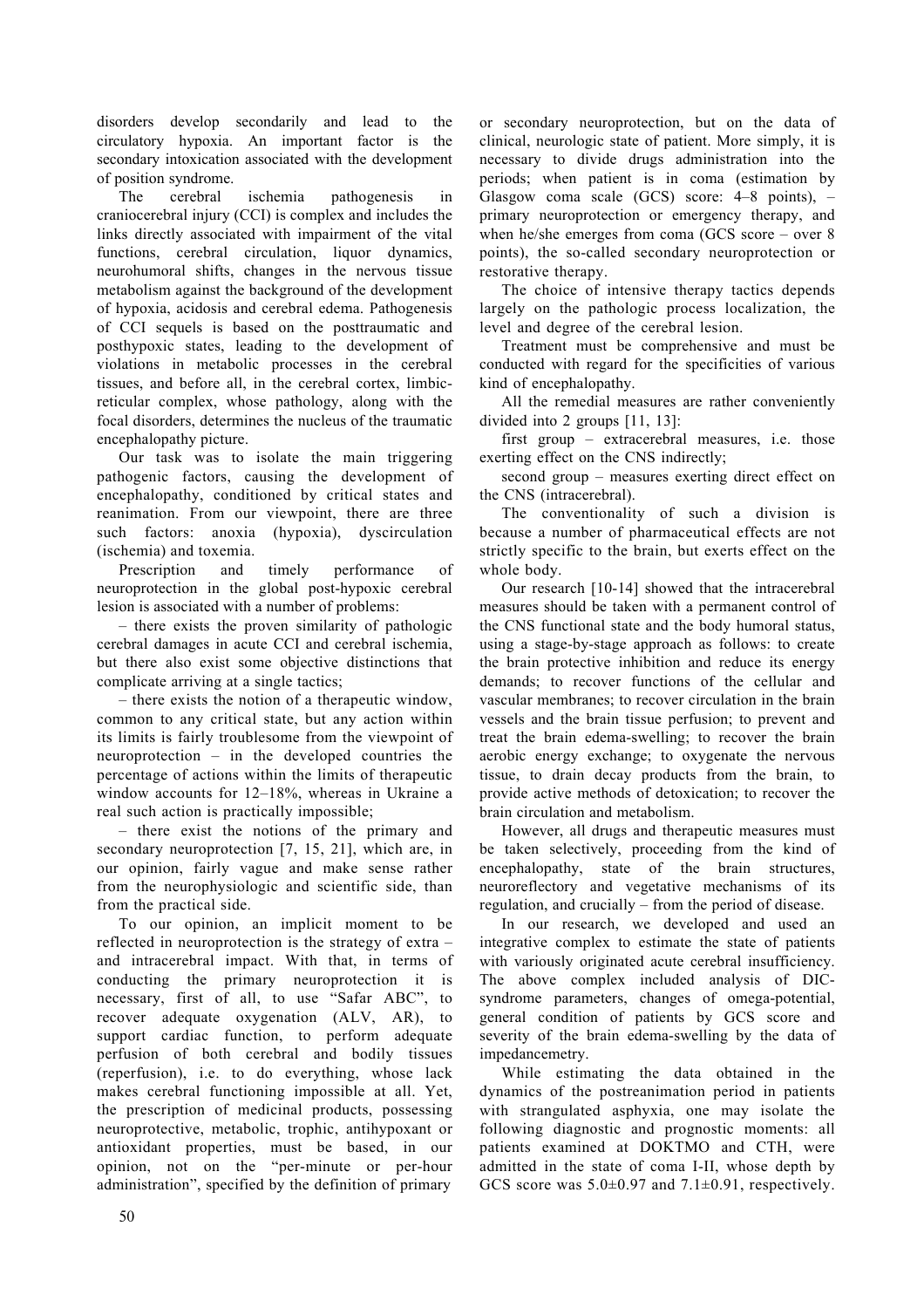

The functional studies showed that omega-potential level (UF) after entering the plateau either decreased or had the tendency to decrease. With that, an essential change (over 80%) of omega-potential in response to the functional load (IN) was noted. These changes are inextricably connected with impedance changes. The level of omega-potential after entering the plateau (UF) in period I is in strong inverse correlation dependence (r = -0.74) on the growing impedance indices. Correlative analysis also gives evidence of the availability of a weak negative correlative connection between GCS indices and increased impedance in period 1 of the study. Similar correlation dependencies remained in period 2 of the study as well.

In period 1 of the study (Fig. 3) patients with strangulated asphyxia demonstrated: decreased baseline potential on omegagram (VF), which characterized an insufficient condition of neuroreflectory and vegetative mechanisms to regulate the respiratory cardiovascular systems, supplying oxygen to the tissues. After the functional load, an abrupt disorganization of the vegetative mechanisms was noted, being evident as a fast decrease of the tension index (IN) in response to the functional load. During impedancemetry, we diagnosed the brain-swelling with edema prevalence. At that, the brain rheology abnormality correlated with DIC-syndrome degree.

With regard for the data obtained, this contingent of patients, along with the methods of intra-and extracerebral impact, routinely used by us, needed, before all, intensive therapy directed to the improvement of oxygen supply to the tissues and organs. This principle was met via taking 3 measures:

– ALV with PEEP (before levelling VF and IN indices);

– improvement of rheology and perfusion (Reosorbilact 5–7 ml/kg, HES drugs –  $2-2.5$  ml/kg, pentoxifylline);

– brain edema-swelling therapy: mannitol, furosemide. Also important is:

– improvement of the venous outflow from the cranial cavity and endotheliotropic therapy (L-lysine escinat – 10.0 ml per 100.0 ml of normal saline, 2 times a day, sodium etamsylate 4.0 ml, 3 times a day);

– therapy/prophylaxis of DIC-syndrome – freshly frozen plasma (FFP), 1–2 doses, pentoxifylline, 5.0–10.0 ml;

– decrease in PL intensity and kallikrein-kinin system: Tiatriozolin 2.5% solution, 4.0 ml, i/v, Contrykal 30000-100000 IU per day, i/v;

– reduction of the brain energy requirements (antihypoxic drugs), especially in patients with GCS score less than 4 points and seizures (diazepam 0.1 –0.2 mg/kg, propofol 1–2 mg/kg/h, sodium oxybate 70–100 mg/kg, stadol 0.01 mg/kg);

– primary neuroprotection: Nimodipine was administered via a probe, 30–60 mg 3–4 times a day.

In period 2 of the study (Fig.3) the survived patients with strangulated asphyxia had the following integrative estimate, considered by us to be prognostically favourable: the level of the baseline omegagrampotential (VF) grew to the norm (or had a tendency to grow), the values of the tension index in response to the functional load (IN) improved significantly, impedancemetry indices improved, characterizing residual effects of the brain edema, this being clinically manifested by the increased GCS score.

Patients examined in the second period were, as a rule, conscious (GCS score: over 8 points), on unassisted breathing, and needed the following therapeutic complex: continuation of anti-edematous and endothelio-tropic therapy (Reosorbilact 3–5 ml/kg; L-lysine escinat 5.0–10.0 ml per 100.0 ml of normal saline, 2 times a day, sodium etamsylate 4.0 ml, 3 times a day); secondary neuroprotection: Thiocetam was administered intravenously, by drop infusion, in an average dose of 0.2–0.3 ml/kg per 150 ml of normal saline, during an hour, for 7 days. The baseline thiocetam dose accounted for 25–30 ml/day.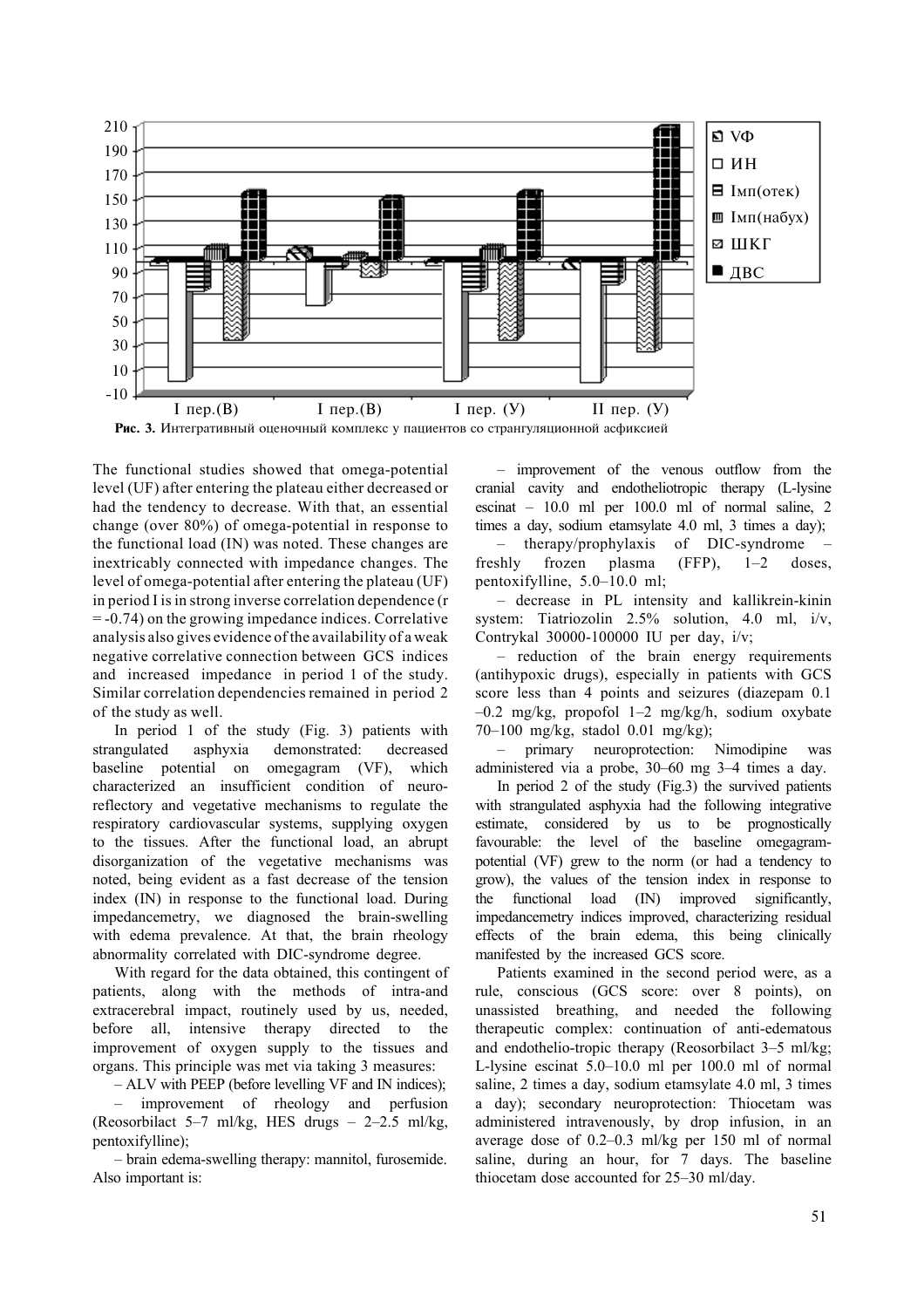

**Fig. 4.** Integrative estimative complex in patients with carbon oxide poisoning Neurotrophic therapy: recovery of an adequate

cerebral perfusion – Nimodipine (30 mg 3–4 times a day, orally) in combination with actovegin (16–30 mg/ kg, i/v, by drop infusion). Simultaneous use of nimodipine and actovegin leads to more effective recovery of anoxically depolarized bone hemostasis via activating the processes as follows: recovery of the nervous tissue energy failure by means of increasing metabolism of high-energy phosphate compounds (ATF), activation of oxidative phosphorylation enzymes (pyruvate – and succinate dehydrogenase, cytochrom-Сoxidase), improvement of acid phosphatase activity and cellular lysosomal activity, increase of potassium  $(K^+)$ ions inflow into the cell, activation of potassiumdependent enzymes (catalases, saccharases, glycosidases), acceleration of the decay of anaerobic glycolysis products (lactate and beta-hydroxybutyrate); ceraxon (citicoline) intravenously, by drop infusion, in a dose of 4–20 mg/kg/day; cerebrolysin, intravenously in a dose of 10–60 ml/day.

In the deceased patients, both in the first and second period of the study an unfavourable integrative symptom complex was revealed in the form of dramatic drop in the level of IN omega-potential, increased brain edemaswellings according to the data of impedancemetry, with prevailing swelling that was clinically manifested in a deep coma and low GCS score, with the signs of pronounced DIC-syndrome.

When estimating the data obtained in dynamics in the course of postreanimation period in patients with carbon oxide poisoning one may single out the following diagnostic and prognostic moments. Negative moderate correlative relationship  $(r = -0.61)$ is seen between the indices of omega-potential level (VF) and the change of omega-potential level after the functional load (IN). An analogous dependence is established between GCS score change and omegapotential (VF)  $(r = -0.51)$ . Resolution of the brain edema, accompanied by the increase of impedance to the control figures, is in a strong correlative relationship

with the change in omega-potential level after the functional load.

When analyzing the data of omegametry it is necessary to state that omega-potential mirrors the cerebral dysfunction and the degree of its severity. So, the higher is VF, the severer is the degree of ACI: in coma 2 it is higher than in coma 1. But when coma 2 transforms into coma 3, the neurohumoral mechanisms of the CNS function regulation are disordered, and a failure of compensation occurs. The level of omegapotential (VF) decreases by 20% to that below the control level. The brain swelling processes lead to the cerebral blood flow reduction and formation of irreversible changes in the brain. In this period (VF) drops dramatically, impedance grows up to 150 ohm and IN does not absolutely respond to the functional load.

A strong reverse correlative relationship  $(r =$ -0.88) was revealed between omega-potential (VF) in period 1 and the change of omega-potential level after the functional load IN. It was found that the severer is the carbon oxide poisoning, the lesser is the change of omega-potential level after the functional load and the higher is VF index. Analogously looking is the interrelationship between omega-potential and the change of impedance. Noted is a strong correlative relationship when impedance grows up  $(r = 0.74)$  and moderate reverse correlative relationship when it drops  $(r = -0.63)$ . This goes to prove that both the increase of fluid in the brain, i.e. the increased brain blood content and its edema, and the brain blood flow reduction and swelling development brings VF index to a higher level in coma 2–3. And the deeper is the level of conscious impairment by GCS score, the higher is VF  $(r = -0.92)$ .

Analogous correlative relationships remain in period 2 of study.

In period 1 of the study, the survived patients (Fig.4) of both DOKTMO and CTH groups demonstrated the following integrative symptom complex: a drastic elevation of the baseline level of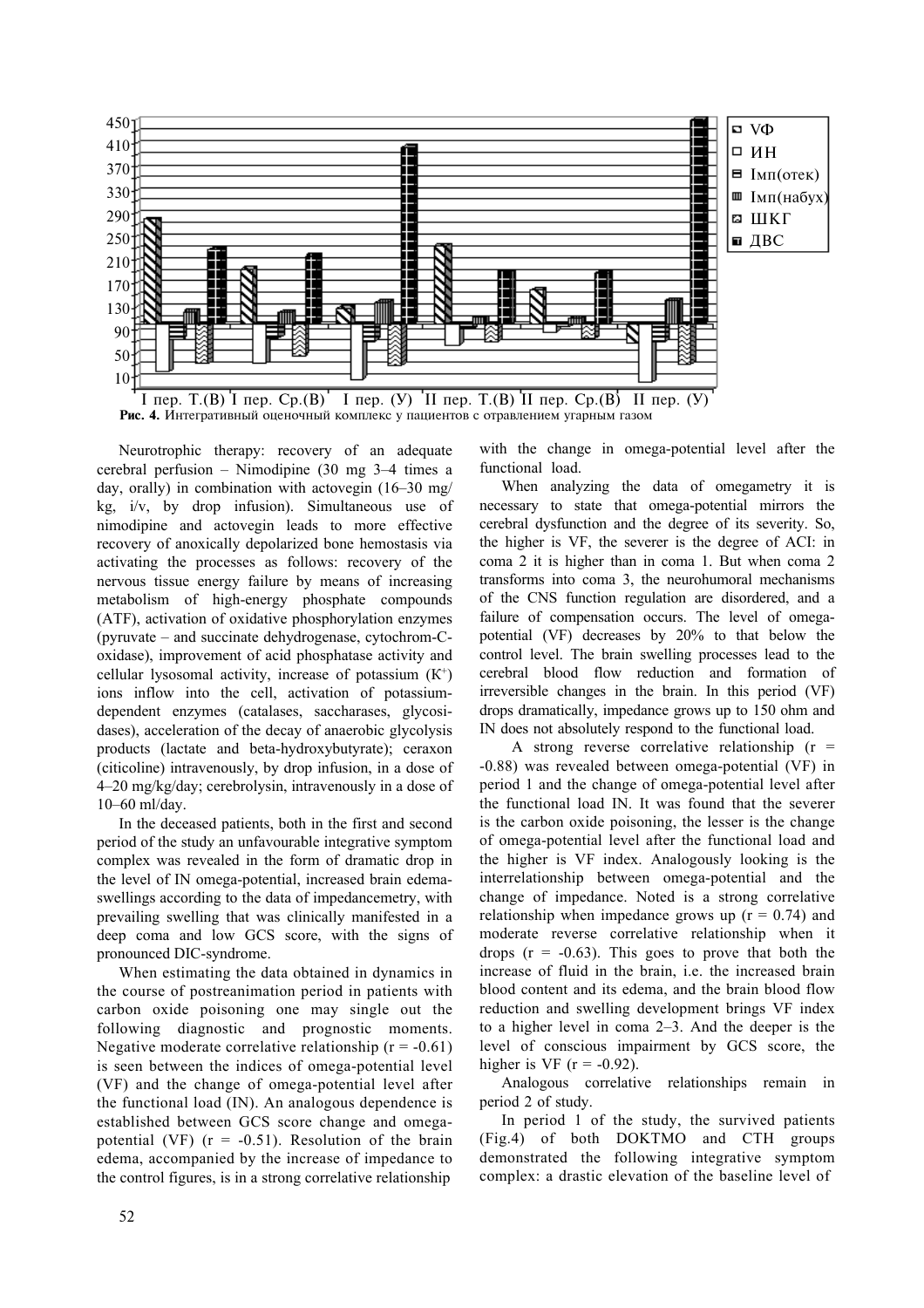omega-potential (VF), statistically significant difference in the dependency on the degree of CO poisoning severity (direct correlative dependence).

These changes may be associated with the vasodilatory shifts, caused by a toxic action of CO on the cerebral vessels, as well as with a dramatic stressinduced impact on the neurohumoral complex, this being characteristic only of the given type of acute cerebral insufficiency. In response to the functional load a statistically significant decrease of the tension index (IN) is noted, having no statistically significant difference, depending on the degree of the poisoning severity. Clinical characteristics of these omegagram changes is estimation of the degree of consciousness impairment by GCS score, the degree of the brain edema-swelling – by the data of impedancemetry. With that, for a given type of ACI indicative is the tendency to the brain swelling prevalence, this being significantly proved by a direct correlative dependence on the degree of the poisoning severity.

When estimating changes in the group of the deceased patients in period 1 (Fig.4) attention is drawn, before all, by the evidence of DIC-syndrome as a possible predictor of irreversible changes in the brain tissues. The bodily response to the functional load is inadequate, this being manifested by the decrease of the tension (IN) index, which points to a complete incoordinativeness of response to the stressinduced situation. Clinically unfavourable integrative symptom complex manifested itself by the low GCS score and pronounced cerebral edema-swelling.

The major alternative approaches to the treatment of patients from this group were:

– Recovery of normal oxygen level in tissues: if possible, HBO session or normobaric oxygenation in the form of oxygen insufflation via the nasal catheters or ALV (with regard for the recent publications [4, 24] regarding the lack of HBO direct therapeutic effect in treating acute poisonings, including those in CO poisonings – we did not emphasized this method of intensive therapy);

– among the first choice drugs – recovery of the aerobic energy exchange: cytochrom-С is administered i/m in a dose of 0.5–0.8 mg/kg/day, Cyto-Mack is administered intravenously in a dose of 0.25–0.5 mg/kg/day;

– direct antihypoxants: Actovegin: up to 30 mg/g/day;

– recovery of the cerebral metabolism and microcirculation: Thiocetam: 5.0 ml/kg, by drop infusion

– therapy of the brain edema-swelling: L-lysine escinat: 0.25–0.3 mg/kg, Reosorbilact: 5–6 ml/kg, mannit: 1 g/kg;

– for patients with convulsive activity – antihypoxants, reducing the brain energy needs (benzodiazepines – seduxen, midazolam: 10 mg 3–4 times a day);

– therapy and prophylaxis of DIC-syndrome: FFP, contrykal, pentoxifyllline;

– avoided was the use of cerebral vasodilators in view of the present dilation of the brain blood vessels.

In the second period of the study, in the group of survived patients there was revealed a favourable integrative symptom complex in the form of decreasing the baseline level of omega-potential (VF) as an index of adequate antihypoxant and vasotropic therapy with significant improvement of the normseeking functional load (IN) index. These indices were in a direct correlative dependence on the degree of CO poisoning severity and characterized the recovery of concomitant adequate reaction of the vegetative nervous system to the stress-induced impact. Clinical data of a change were confirmed by a significant improvement of GCS score (8–9 points), however, as a consequence of the suffered vasodilation, there remained to exist the signs of the brain edemaswelling, with swelling in predominance, and DICsyndrome events.

By reference to the data obtained in the integrative estimative complex, the patents in the second period needed the following:

– recovery of microcirculation in the brain blood vessels, the blood tissue perfusion, correction of impairments in the system for regulating the blood aggregation state: trental (pentoxifylline, pentilline, agaperine) in a dose of 2–3 mg/kg/day;

– recovery of the brain aerobic energy exchange – drugs of neuromediatory, neuroreceptory and neurotrophic action: actovegin – 30 mg/day, ceraxon – 4 mg/ kg (citicoline), cerebrolysine – 10 ml/day, cytochrome-С  $-0.5$  mg/kg or Cyto-Mack  $-0.25$  mg/kg;

– nootropics and GABA-ergic substances (thiocetam,  $5-10$  ml/day);

– antiedematous and endotheliotropic therapy (Llysine escinat – 5.0 ml per 100.0 ml of normal saline, 3 times a day, sodium etamsylate  $-4.0$  ml 3 times a day).

In the group of the deceased patients in the second period (Fig. 4) of the study an unfavourable symptom complex was revealed, which was characterized, first of all, by the growing degree of PIC-syndrome distinct manifestation as a precursor of unfavourable outcome against the background of a drastic drop in the omegagram indices both in the baseline (VF) and after the load (IN), this being characteristic of a sheer exhaustion and disintegration of the vegetative nervous system. Clinically, this symptom complex was characterized by deterioration of GCS score indices in the form of coma deepening against the background of significant increase of the brain edema-swelling (according to the data of impedancemetry).

While estimating the regularities, revealed in patients with severe craniocerebral injuries, it may be said that in this group of patients a baseline response of omega-potential before entering the plateau (VF) strongly correlated with inadequate bodily response to physical load (IN)  $(r = -0.88)$  and significantly characterized low GCS score  $(r = -0.92)$ . Also revealed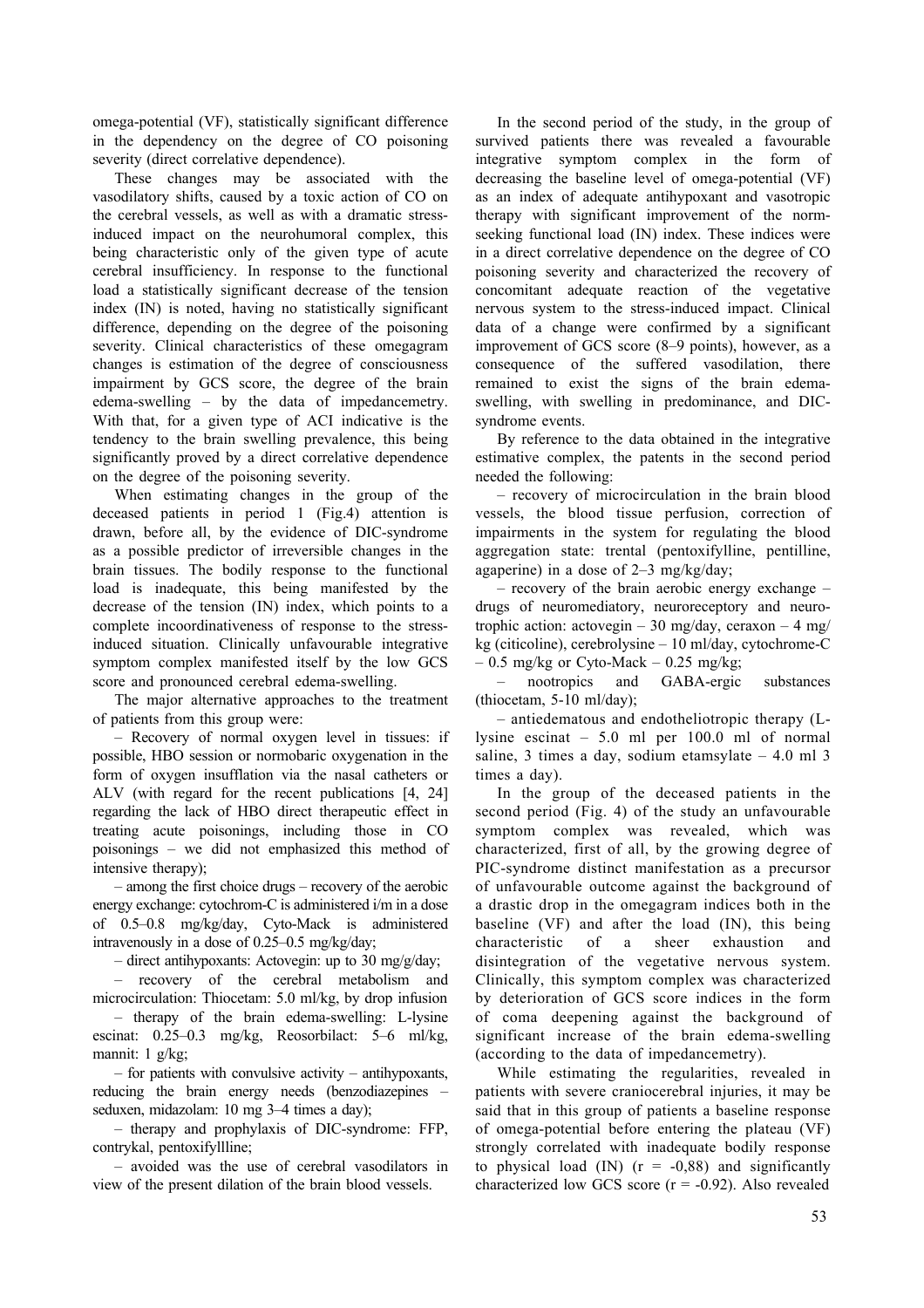

was a moderate correlative dependence of these indices on the degree of the brain edema-swelling, according to the data of impedencemetry  $(r = -0.63)$ ;  $r = 0.73$ ). The changes revealed in period 1, correlated with a high and medium degree of validity, with disorganized omegagram response to the functional load (IN) in period 2 ( $r = -0.73$ ).

In period 1 of the study, the survived patients with severe craniocerebral injuries (SCCI) (Fig. 5) revealed the following integrative symptom complex, where the polymorphy of the brain tissue lesion in an injury was reflected on the peculiarities of omegagram reaction: first of all, a high baseline response (UF) was noted with reliably minuscule baseline bodily response (IN) to physical load, this being characteristic of a complete disorganization of the body neurohumoral regulation, despite the increased readiness to stress. This disorganization was clinically characterized by a "mosaic" vessel dilation-spasm syndrome (according to the data from morphologic research), this being manifested by a pronounced brain edema-swelling, according to the data of impedancemetry. Also, this category of patients was clinically characterized by a low GCS score, as compared to other categories of sufferers.

Principal distinction of a favourable symptom complex for patients having SCCI were unpronounced DIC-syndrome events.

In period 1 of studying the deceased (Fig.5) patients with SCCI, the following unfavorable integrative symptom complex was noted: as compared to those survived they revealed a negative, decreased baseline omegagram response (UF), characterized by the lack of adequate bodily response to the stress situation. The indices of functional load (IN) were also dramatically decreased, this being evidence of the lack of compensatory and neurohumoral bodily capacities. According to the data of impedancemetry, the processes of the brain edema-swelling were pronounced, with predominant swelling, this being

unfavourable sign in terms of prognostication. Clinically, these patients were in a deep coma  $(2-3)$  with exceptionally low GCS score values. With that, the indices of DIC-syndrome manifestation statistically differed and exceeded both the control data and the data from the group of the survived patients. In view of this, a conclusion was made about the prevailing impairments in hemostatic system in SCCI as a predictor of patient death, and as a factor responsible for the lack of stabilizing bodily resources in the sufferers.

Considering the data of an integrative symptom complex, we have developed for patients with SCCI the priorities and algorithms of intensive therapy, as follows:

– keeping in mind the severity of patient state in period 1 of the study (acute hypoxia associated with disordered central breathing regulation, comatose state) ALV was indicated as a moderate hyperventilation, cervical spine stabilization, elevated by 15–30 degrees upper body position (to improve the venous drainage);

– since most patients of this category had the tendency to convulsions and uneconomical metabolism (the brain hypermetabolism), confirmed by the results of omegagram in the form of a high baseline functional readiness of neuroregulatory systems (VF) with simultaneous impossibility to ensure this by an adequate response (low IN), and it was this state that, in our opinion, was the cause of convulsions, then, in view of this, they were given analgosedation (creation of the brain protective inhibition, decrease of the brain energy needs and protection against the secondary hypoxia), neurovegetative stabilization, arrest of psychomotor agitation: midazolam, i/v, by drop infusion, in a dose of 0.03–0.2 mg/kg/h, seduxen, i/v, by drop infusion, in a dose of 0.8–1.2 mg/kg/day, sodium oxybutyrate, i/v, by drop infusion, in a dose of 40–120 mg/day, sodium thiopental, i/v, by drop infusion, in a dose of 4–12 mg/kg/day (thiopental daily dose must not exceed 1g), morphine, i/v, by drop infusion, around-the-clock, in a dose of 0.01– 0.016 mg/kg/day during 2–5 days;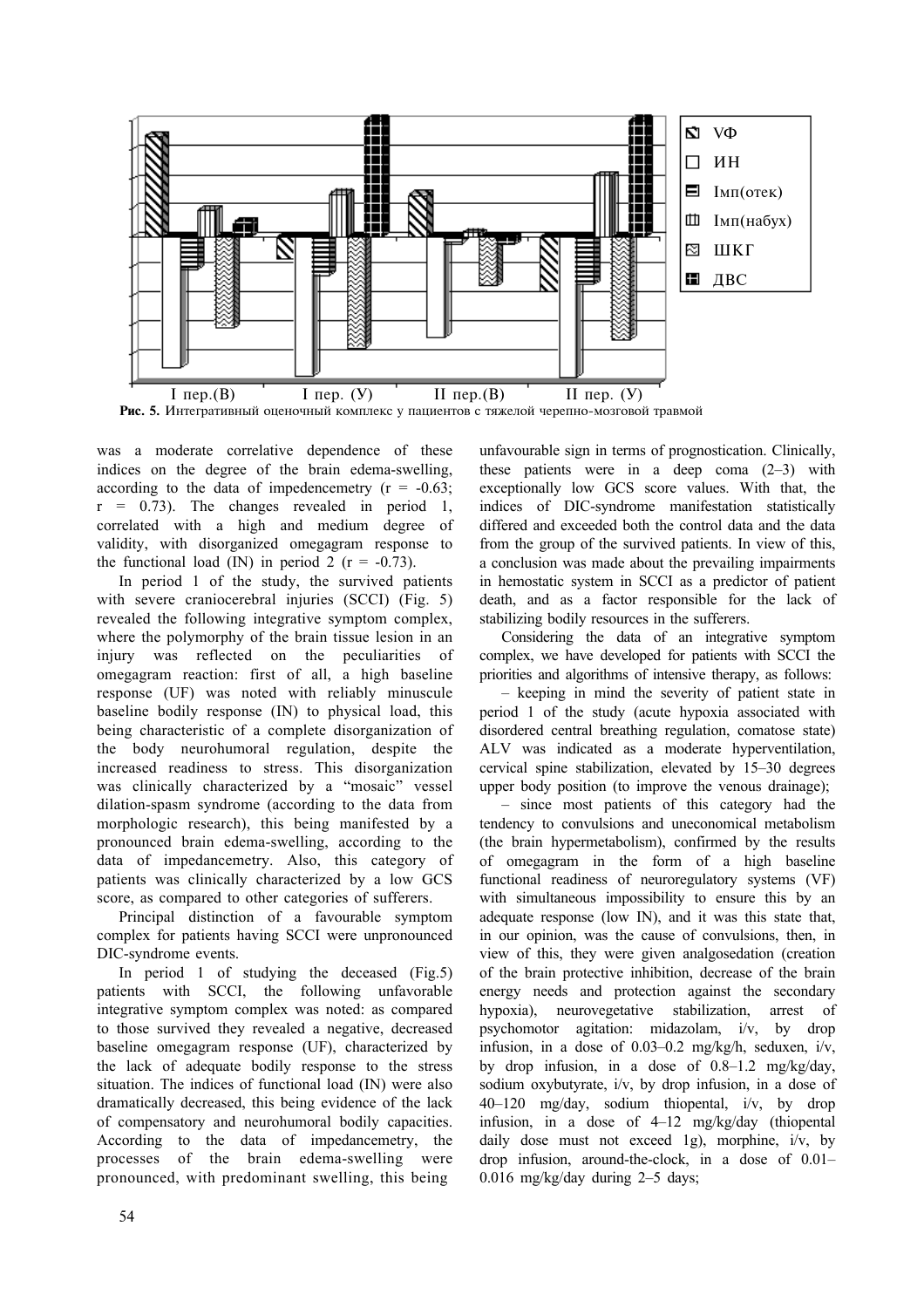– inhibition of glutamate cascade: intravenous administration of 2% magnesium sulfate, 3–6 ml/kg/day;

– recovery of the concentration gradient of the brain potassium ions and recovery of hemostasis of agitating amine acids, elimination of cerebral vasospasm: in the beginning of therapy course, during 2 hours, 1 g of nimotop (5 ml of nipodipine infusion solution) was administered per hour (approximately 15 µg/kg/); with good tolerance of the drug (lack of pressure drop) the dose was increased in 2 hours to 2 mg of nimotop (10ml of nipodipine infusion solution) per hour (approximately 30 µg/kg\h); for patients weighing largely less than 70 kg or those with labile blood pressure, an initial dose must amount to 0.5 mg of nimotop (2.5 ml of nimodipine infusion solution) per hour;

– according to the data of impedancemetry, patients of this group had pronounced brain edemaswelling events, wherefore the measures of preventing and treating the brain edema and swelling may be designated as those of the first priority: reosorbilact 5 ml/kg, L-lysine escinat 10.0 ml twice a day; lasix is to be administered intravenously in a dose of 0.3–1.4 mg/kg/day, (the use of saluretics may be combined with sorbit injection into the gastric probe in a dose of 1 g/kg/day); 10% albumin solution is to be administered intravenously, by drop infusion, in a dose of 3–6 ml/kg/day;

– functional recovery of the cellular and vascular membranes: L-lysine escinat was used within the first period, 10ml/twice a day, intravenously, via the venous catheter;

– decrease in the activity of kallikrein-kinin system: aprotinin (trasylol) was administered intravenously, by drop infusion, in a dose of 500,000 IU/day;

– decrease in the intensity of lipid peroxidation: tiotriazolini, up to 300 mg/day, i/v, by drop infusion; alpha-lipoic acid (berlitioni) was administered i/v, by drop infusion, in a dose of 300–600mg/day;

– cerebral blood flow recovery: trental or pentoxifylline was administered intravenously, by drop infusion, in a dose of 2–3 mg/kg/day (upon availability of the intracranial hematomas the drugs administration started from the 2nd day); infusion therapy to support moderate cerebral hyperperfusion: Reosorbilact 5–7 ml/kg, Sorbilact 2–3 ml/kg, HES 1.5–3.0 ml/kg, Gelofusine;

– recovery of the brain aerobic energy exchange, elimination of the nervous tissue energy deficit: actovegin was administered by drop infusion, in a dose of 8–16 mg/kg/day, if necessary, the dose was increased to 40–80 mg/kg/day;

– recovery of the neurotransmitter exchange, neutrophic and neurotransmitter therapy: ceraxon (citicoline), i/v or i/m, 500-1000 mg twice a day, depending on the state severity, maximal daily dose in the parenteral prescription amounted to 2000 mg, orally – 600 mg; intravenous cerebrolysin in a dose of 50 ml/day;

– recovery of the nervous cells metabolism: thiocetam in a moderate and deep stupefaction was used in a baseline dose of 25–30 ml/day, in sopor  $- 15-20$  ml/day, in coma  $- 5-10$  ml/day.

In the second period of the study the group of the survived patients with SCCI (Fig.5) revealed a favourable integrative symptom complex in the form of moderately decreased as compared to the baseline value, but increased as compared to the norm, omegagram potential (VF) before entering the plateau (as an effect of the correct analgo-sedation with preservation of the regulatory systems activity to response to stress, but with the hyperactivity correction). In keeping with the baseline severity of patients' condition, there remained to exist an insufficient, weak response of the bodily integrative systems to the functional load (IN), exceeding, however, the values obtained in period I of the study. Principally favourable prognostic sign of this integrative complex was the decrease in the brain edema-swelling events, according to the data of impedancemetry (significant tending to norm). Clinically, these changes were proved by GSC score improvement and emergence of patients from coma into the level of stupefaction or sopor. The decreased intensity of DIC-syndrome gave evidence of the therapy efficacy and was a favourable diagnostic moment.

Fig.6 presents the dynamics of changes in the integrative symptom complex indices in the survived patient, by the days of intensive therapy. The most indicative were days 2-3 of the disease, when a dramatic shift in the indices being studied happened in the form of VF rise in omegagram, this, in our opinion, showing the integrity of the fast-response structures. From the clinical viewpoint, within this time there happen no abrupt shifts in GCS score, that is why particularly, the omegagram indices may become a prognostic sign in determining the tendency of the disease outcome and a change in the scope of the therapy being given, towards better stimulation in positive data or reduction –



**Fig. 6.** Change of integrative symptom complex parameters in survived patient (К., 41 years) with diagnosis: CCCI, severe brain contusion, subdural hematoma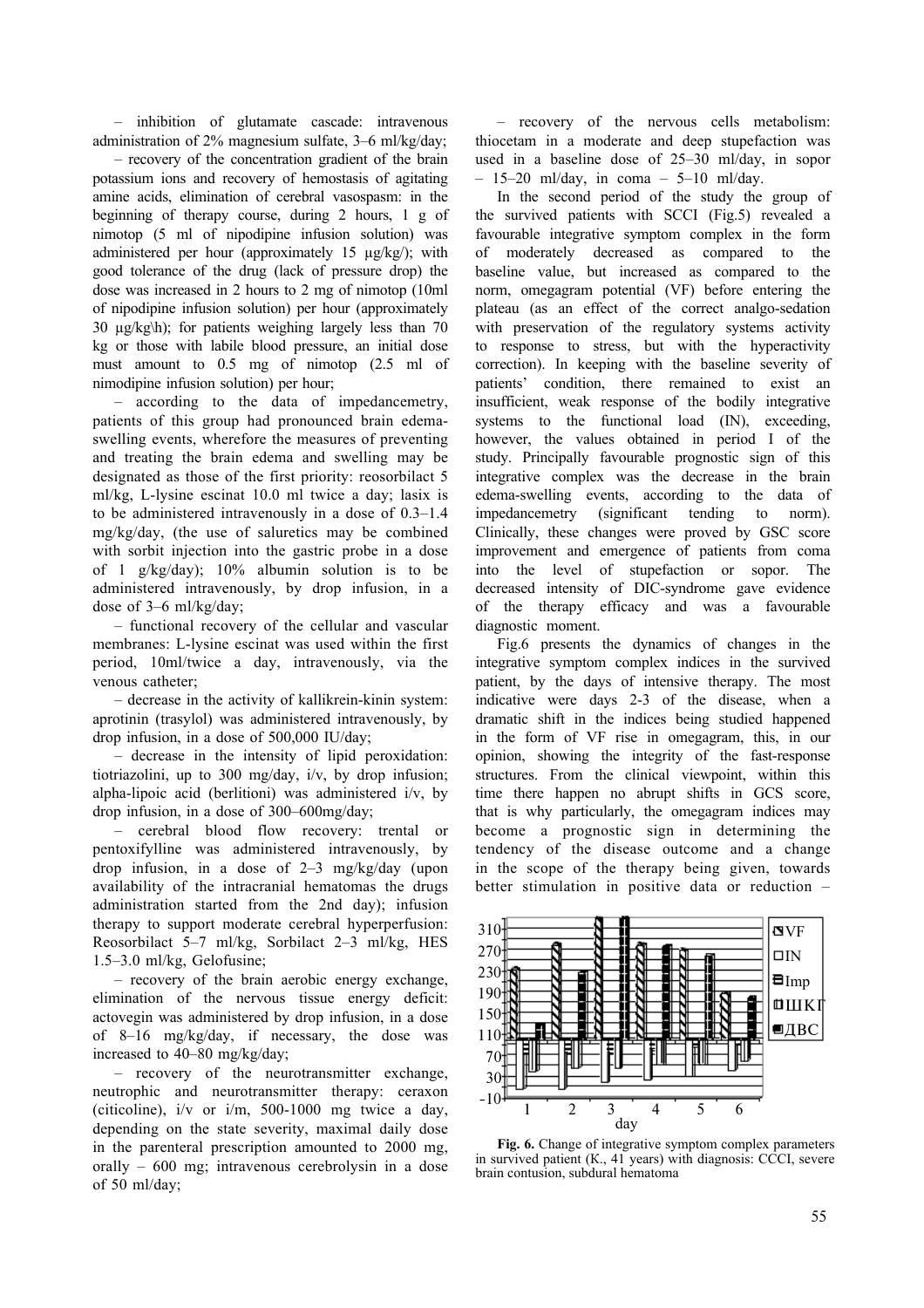

Fig. 7. Change of integrative symptom complex parameters in deceased patient  $(N, 40 \text{ years})$  with diagnosis: CCCI, severe brain contusion, subdural hematoma

in case of unfavorable symptom complex. At that, up to the 5th day a significant improvement was noted in the indices of the bodily response to load (IN), which fact may serve as a trigger for prescribing an active stimulating and neotrophic therapy, with discontinuation of analgo-sedation, while cutting the anti-edematous therapy (according to the data of impedancemetry).

Proceeding from the data obtained by us, indicated to patients with favorable SCCI integrative symptom complex is the following intensive therapy:

– reduction of analgo-sedation;

– reduction of anti-edematous therapy;

– syndromic therapy (antibacterial and fluid therapy, continuation or reduction of the planned therapy);

– continuation of neurotrophic therapy: nimodipine (30 mg, 3–4 times a day, orally) in combination with actovegin, 16–30 mg/kg, i/v, by drop infusion, ceraxon (citicoline) is administered intravenously, by drop infusion, in a dose of 4–20 mg/kg/day, cerebrolysin is administered intravenously in a dose of 10–60 ml/day;

– recovery of function of the cellular and vascular membranes: L-lysine escinat  $(5<sup>th</sup> - 7<sup>th</sup>$  day since injury) was administered intravenously, 5ml, twice a day;

– recovery of metabolism of the nervous cells and stimulating therapy: neuromidin – cholinomimetic, being by its a reversible cholinesterase inhibitor and direct stimulator of excitement conduction in the nervous fibres and synaptic transfer to the neuromuscular endings, this being determined by the blockade of potassium channels in the excited membranes; neuromidine possesses nootropic, mnemotropic, psycho-stimulating, anti-asthenic and anti-depressive action, its initial dose amounts to 5–20 mg/day, then it grows with account of the rug tolerance until the state improvement signs appear (more frequently – up to  $20-100$  mg); samax was administered in dose of 0.05 mg/kg, 3 times a day intranasally (2–3 drops of 0.1% solution into each nasal passage), treatment course – 2–3 weeks; thiocetam (tiotriazolini, included in thiocetam composition, eliminates the side effect of pyracetam in the form of lactic acid acidosis, therefore it may be prescribed in the acutest and acute period, unlike pure pyracetam) in a baseline dose of 25–30 ml/day.

In the second period of the study, in the group of the deceased patients with SCCI (Fig.5) there was revealed an unfavourable symptom complex in the form of an abrupt decrease of a baseline response (UF), both as compared to the baseline data and comparing to the control omegagram index before entering the plateau, which, in our opinion, said that the body lacked the possibility to counteract the stress factor and suffered the entire exhaustion of its anti-stress reserve. This thesis was confirmed by deterioration of omegagram index of response to physical load (IN), which characterized a complete disintegration of the brain vegetative coordinating structures. Characteristic unfavourable sign (as in the previous groups) was an abrupt increase of the brain edema-swelling events, with prevalent swelling (according to the data of impedancemetry). Clinically, these changes were characterized by coma deepening and GCS score drop. Classically unfavourable prognostic moment (as in the first period of the study) in the deceased patients was DIC-syndrome pronouncement.

Fig.7 presents the dynamics of changes in the integrative complex indices in the deceased patient, by the days of intensive therapy. With that, as in the survived patient (Fig.6), critical was the  $3<sup>rd</sup>$  day of the disease, but in the deceased patient, on the 3<sup>rd</sup> day, a regression of omegagram baseline response was noted (instead of а complete coming to norm, seen in the survived patient on the  $5<sup>th</sup>$  day of the disease), which, together with deteriorating indices of response to the functional load (IN), appeared to be an unfavourable prognostic sign. Also, an unfavourable sign was the enhancement of the brain edema-swelling events, with prevalent swelling, instead of regression, seen in the survived patient. In keeping with the existed impairments, the deepening of coma in this patient was revealed clinically.

In such a way, a preliminary conclusion may be made that, despite various pathophysiological moments and the development of acute cerebral insufficiency, the mechanisms of forming irreversible changes in the brain tissue will be manifested by a universal integrative symptom complex (this being confirmed by the data of morphologic research [17] carried out by us earlier). Therefore the scales of integrative estimation, developed by us, differ in the universality of estimating an unfavourable outcome of a disease/therapy.

Thus, in a comparative study of the data from our integrative estimating complex in the deceased patients with acute cerebral insufficiency in the first group, the following peculiarities were revealed: in patients with strangulated asphyxia a tendency was observed towards the decrease of omegagram baseline potential (VF), an abrupt significant drop of the tension index in response to functional load (IN), the brain edema-swelling with prevalent swelling. With that, an impairment of the brain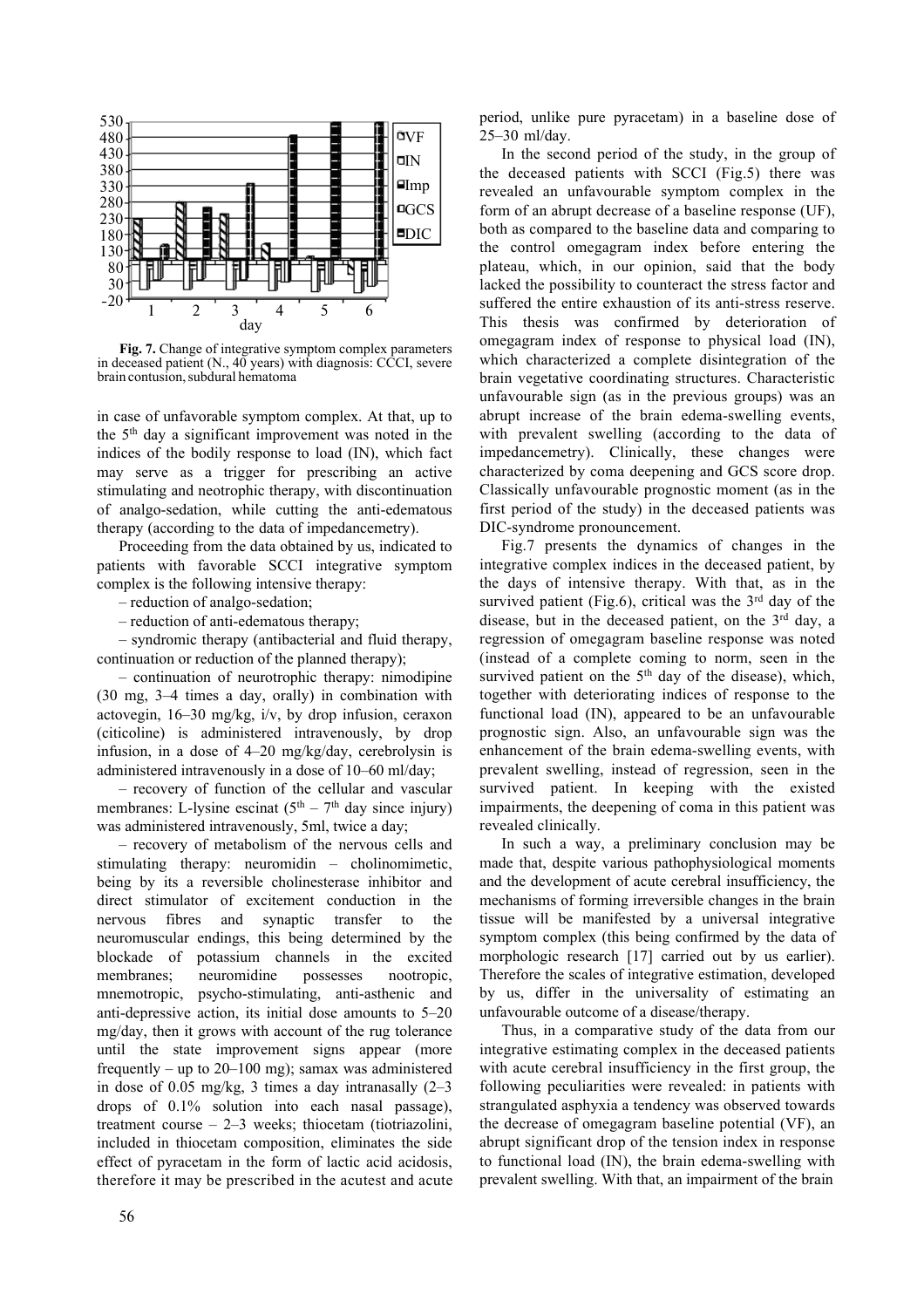rheology correlated with DIC-syndrome degree.

Patients with severe and moderate carbon oxide poisoning revealed dramatic elevation of baseline omega-potential (VF), statistically significantly correlated with CO-poisoning severity, significant drop of tension index without statistical distinctions, depending on the poisoning severity degree, clinics of the brain edema-swelling with prevalent swelling (direct correlative dependence on the poisoning severity degree).

Patients with severe craniocerebral injury (SCCI) showed a high baseline response (VF) with significantly low bodily response to physical load. This disorganization was clinically manifested in the "mosaic" vessel dilation-spasm syndrome (according to morphology data), this being manifested in the pronounced brain edema-swelling, according to the data of impedancemetry, low GCS score.

In the second period of the study, in the survived patients with strangulated asphyxia the level of baseline omegagram-potential (VF) grew up to normal value (or even exceeded this value), the tension index values significantly improved in response to the functional load (IN), impedancemetry indices improved, characterizing the brain edema-swelling residual events, this being clinically manifested in GCS score increase.

In the survived patients with severe and moderate carbon oxide poisoning there were seen the decreased baseline omega-potential (VF) with improved index of functional load (IN). Clinical data of the change were confirmed by significant GCS score improvement, however, the signs brain edema-swelling with prevalent swelling remained to exist together with residual DIC-syndrome events.

The survived patients with severe craniocerebral injury revealed a moderate, as compared to baseline, but still a growth, as compared to norm, of omegagram-potential before entering the plateau (VF), retained insufficient (weak) response of the bodily integrative systems to the functional load (IN), which, however, was significantly more pronounced as compared to period 1 of the study. Principally favourable prognostic index of this symptom complex was the reduction of the brain edema-swelling events, according to the data of impedancemetry (significant drive of indices for norm). Clinically, these changes were confirmed by the increase of GCS score and emergence of patients from coma to the level of stupefaction or sopor.

The deceased patients with acute cerebral insufficiency (ACI) of different etiology revealed a universal unfavourable integrative symptom complex: decreased baseline omegagram response (VF), characterizing the baseline extreme severity of patients, with the lack of reserve bodily capabilities to respond to the stress reaction, with an abrupt decrease at

the study steps, both as compared to the baseline data and to control, of omegagram indices of reacting to physical load (IN), this being evidence of the lack of compensatory and neuroregulatory bodily capabilities, according to the data of impedancemetry – pronounced processes of the brain edema-swelling, with prevalent swelling. Clinically, these patients were in the state of the deepest coma with extremely low GCS score. A predictor of patients' death in all groups was the growth of DIC-syndrome degree.

For patients with acute cerebral insufficiency of different etiology, some different variants of intensive therapy have been developed, depending on the indices of integrative estimative complex and kind of ACI.

V.I. Cherniy, R.I. Cheniavskiy, A.N. Kolesnikov, G.I. Yermilov, G.A. Gorodnik

# Prognostication of Outcome and Peculiarities of Neuroprotection Therapy at the Patients Suffered the Critical State and Reanimation

Topicality of the problem of integral approach to intensive therapy of the patients suffered the critical states during the post-reanimational period is caused by socioeconomic importance and related to high lethality and mass character of such a pathology. The questions of outcome prognostication, search of the process irreversibility criteria, brain death diagnostics are of special significance. The choice of the intensive therapy tactics to a great extend depends on localization of pathological process, on the level and degree of brain injury. Moreover the intensive therapy must be complex and the character of pathogenesis of different types of encephalopathy is to be taken into account. The research was conducted on the base of a regional reanimation center DOKTMO in Donetsk city and the department of intensive therapy of CTH in the town of Anthracite in the patients with the acute cerebral insufficiency conditioned by the critical states of a different etiology. The acute cerebral insufficiency was the result of asphyxia strangulatia (suicide), carbon monoxide poisoning of a different degrees of severity(domestic and industrial), heavy cranial-cerebral trauma. Among the patients there were 48 women and 140 men at the age from 16 to 74. In the research we have developed and applied an integrative estimation complex of the state of the patients with acute cerebral insufficiency of different genezis. This complex included the estimation of parameters of DIС-syndrome and change of omega-potential, the estimation of the common state of patients on GCS and the estimation of edema-swelling explicitness of cerebrum according to the data of impedansometria. Favourable and unfavourable integrative symptomocomplex was obtained for every type of acute cerebral insufficiency. A conclusion has been drawn that inspite of different pathophisiologic points in the development of acute cerebral insufficiency, the mechanisms of brain death will be shown in universal integrative symptomocomplex. The variants of intensive